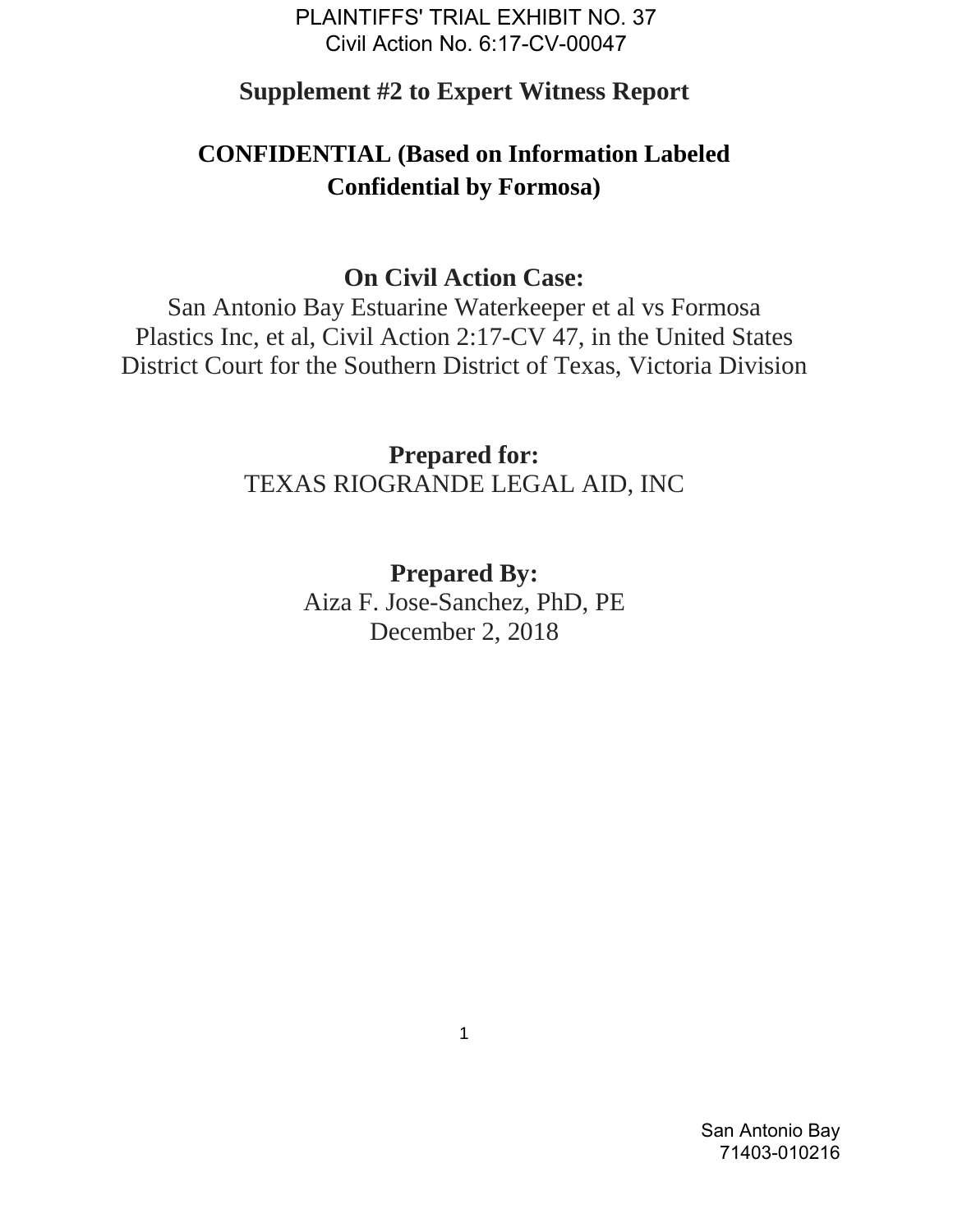### **I. Previous Expert Report and Additional Information Reviewed**

In my Expert Report from July 9, 2018, I proposed a pond system as a preliminary conceptual design for Formosa's stormwater management. I noted several assumptions and limitations in the information available to me when I designed this system, including but not limited to:

- 1. The proposed system "does not address flood control requirements … to address the 100 year or even the 500-year storm events. Instead, the proposed system addresses the first flush caused by stormwater runoff<sup>[1](#page-1-0)</sup>" (Expert Report at 43). In addition, my proposal was designed based on only rainfall, not additional washwater, being conveyed into the stormwater system.
- 2. The proposed system also addresses the pointed deficiency of Formosa's commingling of stormwaters potentially impacted by pellets/powder with non-impacted stormwater (Expert Report 19) by segregating, controlling and treating only those stormwater runoff flows that may become in contact with pellets or powders (assuming proper source controls and good housekeeping practices throughout the facility); therefore proposing a system that captures and treats only those areas where powders or pellets are manufactured or handled, which include manufacturing, storage, handling and transporting facilities for LLDPE, PPI, PPII, PEI, PEII, SPVC, PVC, warehouses (storage and packing), loading and shipping areas, etc.
- 3. I did not have at the time of the preparation of my report, a comprehensive hydraulic studies or information about the capacity of the stormwater conveyance system at Formosa. (Expert Report at 20-21)
- 4. The proposed system "assumes proper source controls … [and] it is assumed that those improvements … are not included as part of the stormwater management system or in the preliminary cost calculations." (Expert Report at 43).

Since submitting my report I have reviewed additional information provided to Plaintiffs by Formosa, including the Drainage Studies completed by Ganem and Kelly Surveying Inc. for Formosa during 2013. There was a different study conducted for each of the Outfalls 002, 003, 004, 005, 006, 007, 008 and 009. Additionally to these documents, since the preparation of the expert report, I have reviewed other documents related to the HDPE1 Pellet Project Bid Plans, South SW Pond Bid Plans and email documentation, TCEQ investigative report conducted between April and June of 2018, and additional Total Housekeeping Management (THM) Procedures. However, much of this addendum focuses on the information presented by the Drainage Studies, which was a piece of information that I was missing from my investigation.

 $\overline{a}$ 

<span id="page-1-0"></span> $1$  The proposed stormwater treatment system was based of the runoff caused by the 90-percentile precipitation event of Calhoun County (Precipitation =1.9 in; stormwater runoff = 0.7 in and typically associated with the first 30 minutes from the beginning of discharge or runoff), which was more conservative that the data recorded at Point Comfort's gage station.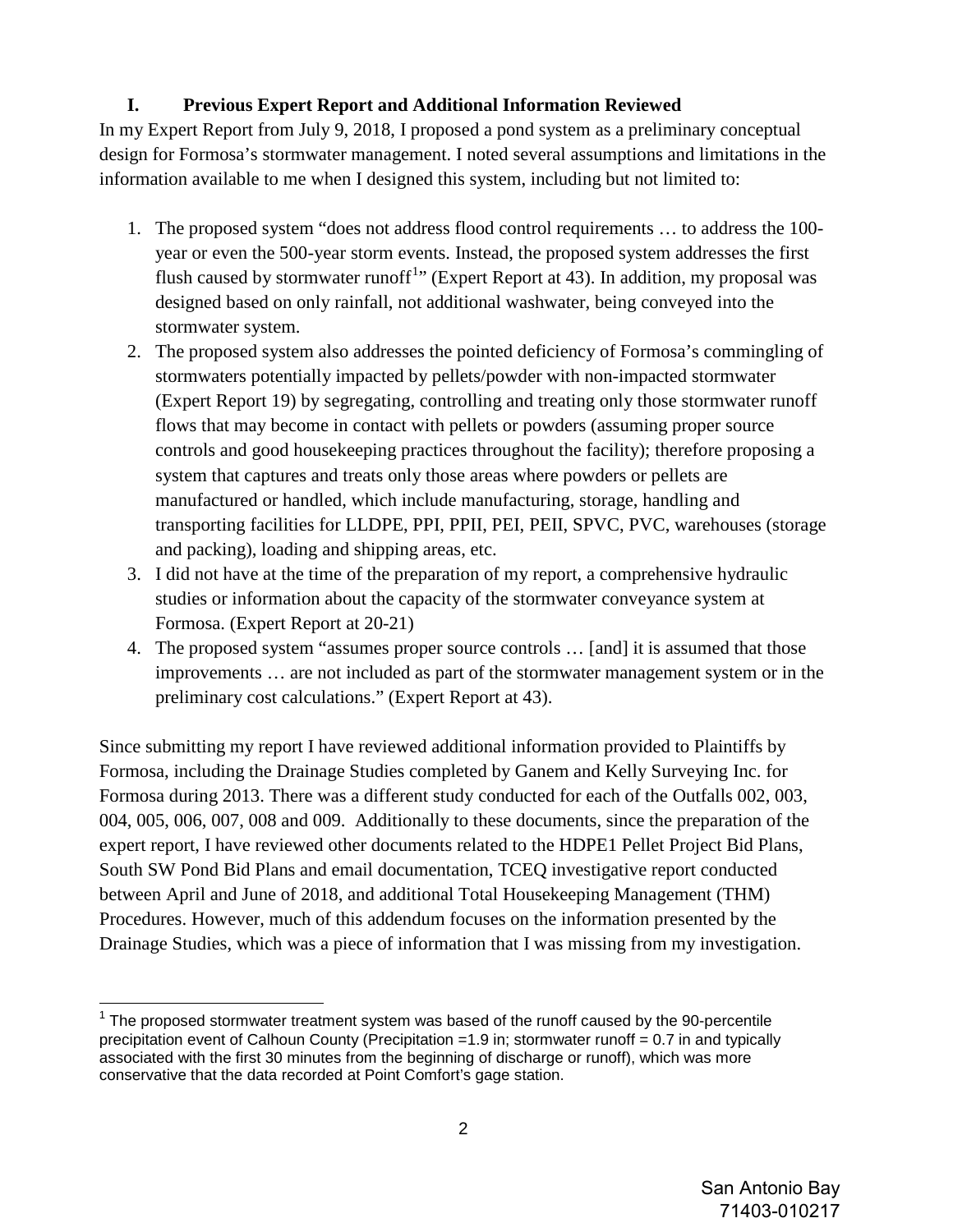#### **II. Supplemental Opinions on Formosa's Stormwater Capacity**

According to the 2013 drainage studies, the entire stormwater conveyance network for Outfalls 002- 009 was surveyed and modeled using HydroCAD 10.0 Software. The model was run for the 2-year storm event, which is a storm event that has a 50% probability of occurring within a given year, and corresponds to 4.6 inches of rain over a 24-hour period. According to the drainage studies prepared for Formosa, the hydraulic capacity of Formosa's system is undersized and this has important implications in the proper control of pellets and powder to ensure compliance with Formosa's permit. The details of my evaluation and assessment of the information presented in these reports, along with the implications of these findings is presented in the following paragraphs.

In general, key findings from these 2013 studies related to Formosa's drainage problems included the following:

- Poor maintenance of existing drainage facilities as indicated by silt in the culverts
- Evidence of gate valves not opened regularly due to the presence of algae and water plants
- Drainage facilities are undersized a large percentage of the ditches and culverts within the plant are too small to handle a 1-year or 2-year storm event. A 1-year storm event has 100% probability of occurrence any given year, and corresponds to 3.5 inches of rain during a 24 hour period.
- Culverts with negative slopes meaning that in order to flow in the appropriate direction (towards the outfall), water first flows backwards, and then needs to first accumulate and create enough water head (height of water) before moving towards the outfalls
- Ditches and long sections of pipe are undersized causing the entire network to back up into the individual plant units
- Gate valves are small relative to the culverts they serve requiring storage to detain water while being queued by the valves. The majority of the drainage network is barely adequate to handle the runoff without retaining water
- Except for conveyance systems feeding Outfalls 004 and 005, conveyance systems for all the other outfalls studied will present flooding under the modeled conditions.

More specifically relevant to drainage systems in those areas where pellets or powders are manufactured, handled, packed, stored, loaded or shipped which all drain towards Outfalls 002, 006, 008 or 009:

• Outfall 002 - numerous ditches within the PVC and VCM areas will experience flooding under the conditions modeled. Also, the main ditch discharging towards Outfall 002 is represented as a problematic area. For example, the report shows that an overflow between 1.05 and 3.12 feet is expected at least in two points of the Outfall 002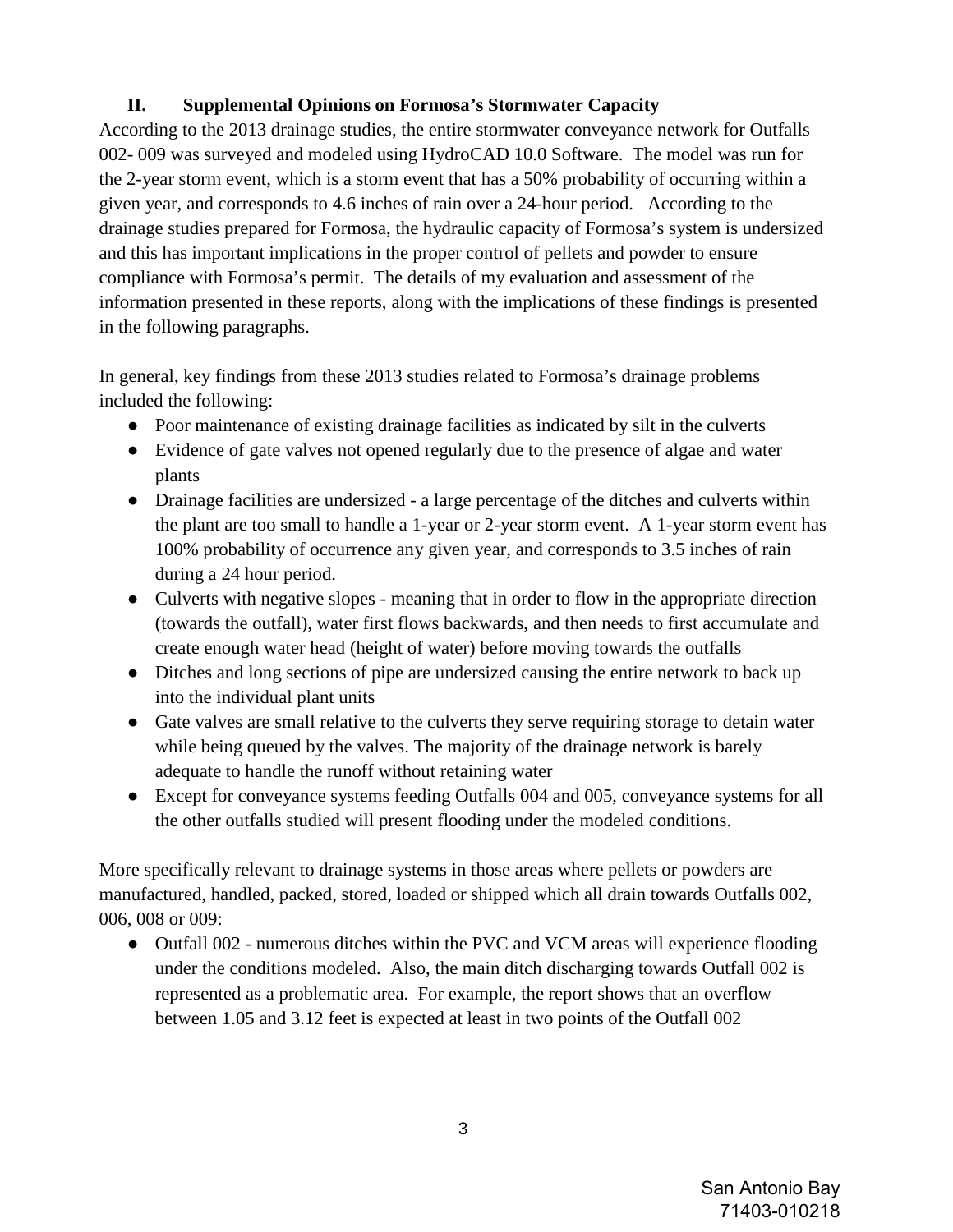conveyance system. Based on my rough measures<sup>[2](#page-3-0)</sup> and calculation made utilizing the site plans provided in the study, problem areas just around PVC and VCM areas include at least over 2 miles (10,600 feet) of ditches or trenches that currently flood under the 2 year storm event.

- Outfall 006 LLDPE, PPI and PEI units main ditches and trenches would flood, and so would the main channel feeding into outfall 006 and housing internal gates PP1-001, PP1-002, PE1-001, LL-001, LL-002, and Internal Gate 005 (wheel screen), with all the ditches feeding into and out of these gates noted as problem areas. For example, the report shows that overflows of up to 4.83 feet are expected in at least in two points of the Outfall 006 conveyance system. Based on my rough measures and calculations made utilizing the site plans provided in the study, problem areas just around LLDPE, PPI and PEI include at least over 6 miles (35,400 feet) of ditches or trenches that currently flood under the 2-year storm event. Concrete channels modeled range from sizes 7'x 1.5' to 24'x5', so the sizing of these trenches varies considerably.
- Outfall 008 -The portion of PPII and PEII draining towards this outfall show that concrete channels surrounding the PEII process area would flood, and so would the concrete channel on the east side of the control room building area and the southwest block of the PPII area. For example, the report shows that overflow between 2.13 and 6.64 feet is expected in at least in six points of the Outfall 008 conveyance system. Based on my rough measures and calculation made utilizing the site plans provided in the study, problem areas just around PPII and PEII areas include at least on over 0.8 miles (3,560 feet) of ditches or trenches that currently flood under the 2-year storm event.
- Outfall 009 The majority of the ditches on the north and south side of the SPVC unit (main conveyance ditches moving the water out of SPVC area towards Outfall 009) will flood. Also, internal concrete trenches will flood due to inadequate storage and systemwide backup. Additionally one of the grass ditches sections along the north side of PEII (discharging towards outfall 009) will flood. For example, one of the runs in the report shows that an overflow between 2.81 and 13.66 feet is expected in at least three points of the Outfall 009 conveyance system. Based on my rough measures and calculations made utilizing the site plans provided in the study, problem areas just around SPVC, PPII and PEII draining towards Outfall 009 include at least 1.6 miles (8,200 feet) of ditches or trenches that currently flood under the 2-year storm event.
- Therefore, expected flooding of the conveyance system draining towards Outfalls 002, 006, 008 and 009 is significant. There are roughly 10 miles of undersized ditches or trenches located exclusively at areas where pellets and powders are manufactured, handled, stored, packaged or shipped. These measurements do not include any other manufacturing or service areas where pellets and powders are not managed at the Formosa facility.

-

<span id="page-3-0"></span> $2$  The site plans were not print to scale and were provided in 8"x11" letter size paper. Therefore, the measures are the best estimate based on the documentation available.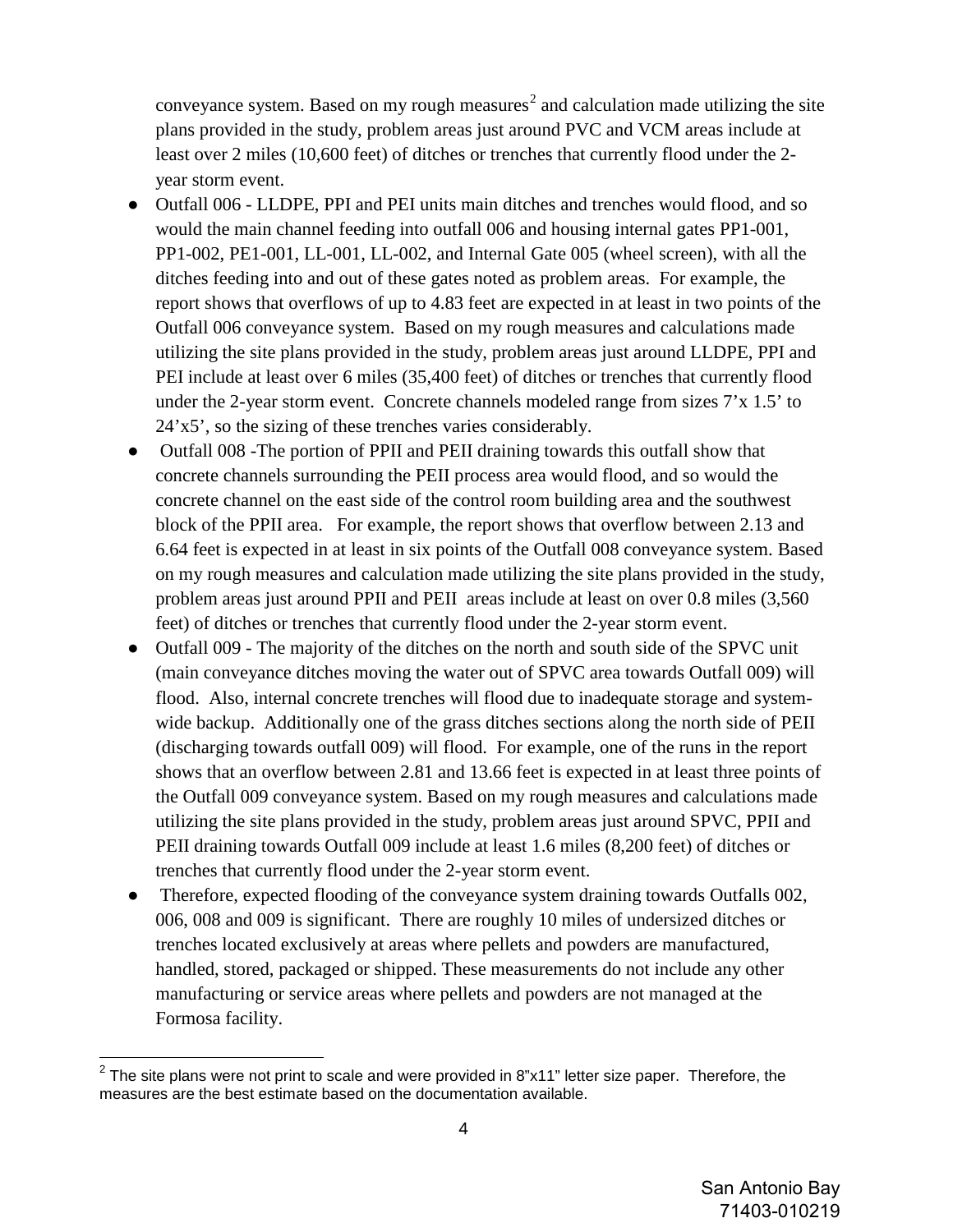Additionally, three of the critical assumptions made in the 2013 drainage studies to model the system, although industry-approved for general purposes, are not appropriate to represent Formosa's conveyance system, under-predicting the amount of flooding expected. The three assumptions were:

- Culverts and channels were modeled assuming clean conditions
- Each outfall gate is open one hour after rainfall begins
- Only rainfall is in the conveyance system, not other sources of water

First, from the drainage studies, the channels and culverts at Formosa have shown insufficient maintenance as evidence by accumulation of silt, algae and vegetation. Making the assumption of clean culverts and ditches invalid and also non-conservative. If the culverts and channels are not clean, that would diminish their storage capacity.

The second assumption assumes that the outfall gate opens one hour after rainfall begins. However, from Formosa's Procedure 51, Section 7.2 Gate Opening Procedures and per the Crabtree e-mail Re: South Pond, and information Plaintiffs have learned in depositions, it is unclear to me that this assumption is true in practice. The monitoring that needs to be conducted at the outfall gates prior to opening, includes pH (which takes 15 minutes at the lab *per outfall*), and at least previously also included Total Organic Carbon (TOC) and Oil and Grease (O&G) (which take 2 hours, and 40 minutes, respectively). These three constituents have an effluent limitation in Formosa's permit and measure of these parameters are required in compliance with permit requirements. If the opening of the outfall gates takes longer than one hour, that the conveyance system's capacity is further constrained as the stormwater runoff is detained for more time (potentially for more than twice the time) than what was modelled, meaning flooding will occur with more significance and potentially at other additional locations than what is currently shown in the study.

Finally, the drainage studies does not consider the influence of washwater flowing into the stormwater conveyance system. The model starts with the system being clear of water, and receiving as inflow the runoff originated from rainfall only, and not that coming from other sources that also gets discharged to the same conveyance system. Therefore, unless all ditches, trenches, culverts, sumps and any other element of the conveyance system are completely depleted of water before the storm begins, the study would also underestimate the flooding results. This means that, if in practice water is in the conveyance system when it begins raining, flooding will occur with more significance on those areas already identified as problem areas, and potentially other locations previously not identified would show flooding issues.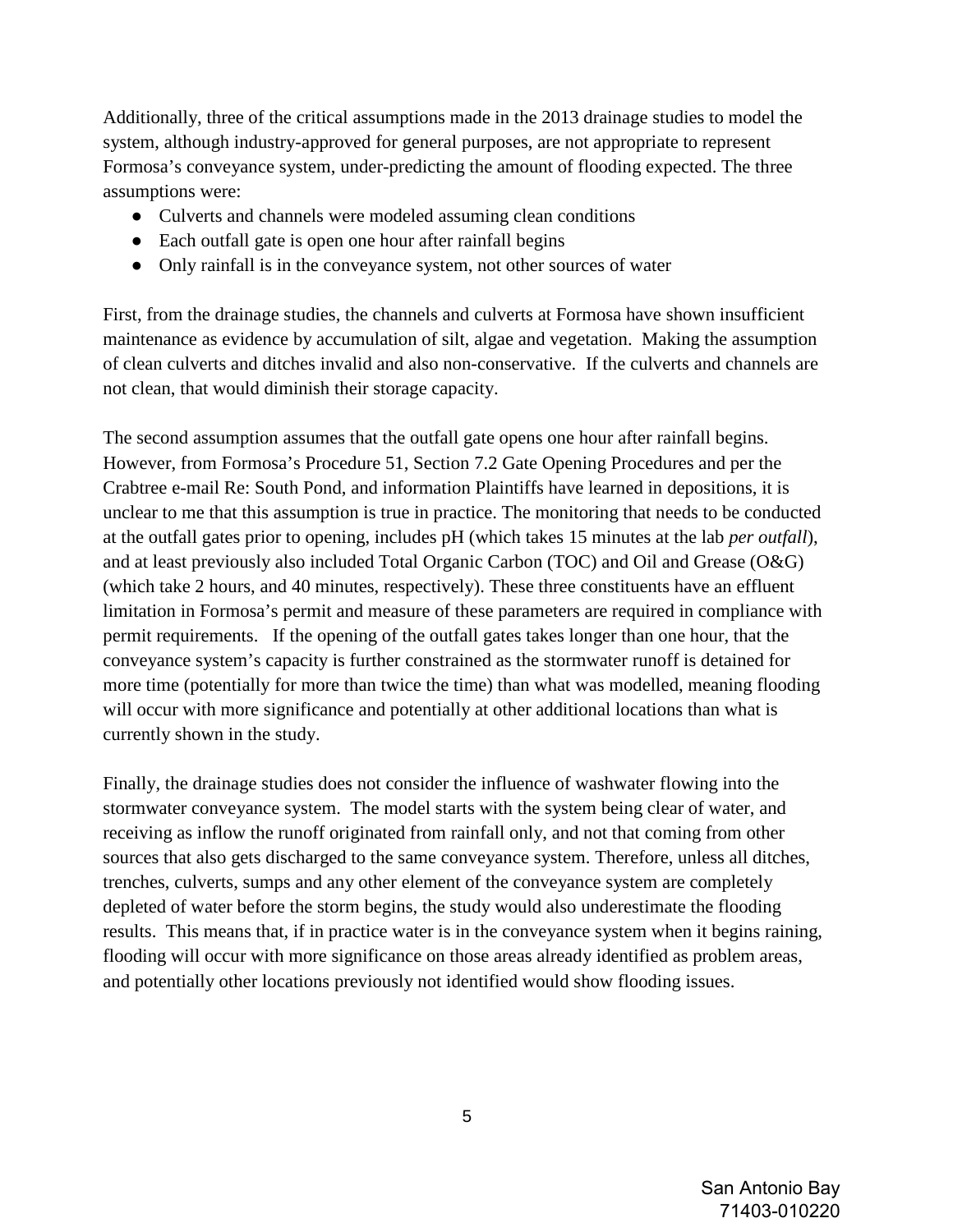Looking in detail at those conditions modeled, it is my opinion that due to the three assumptions discussed above, it is likely that the conveyance system is in fact more compromised that what is shown in these studies.

The general significance of the undersizing of the stormwater conveyance system with respect to the control and management of pellets and powders at Formosa to avoid the release of those above trace amounts through the permitted outfalls can be found in my July 9, 2018 Expert Report (page 21): "*The hydraulic capacity of the conveyance system is critical for the proper control of pellets and powders released through stormwater. If capacity is compromised, and pellets and floating powder are in the stormwater, pellets and powders would be discharged beyond the banks of the ditch and/or would likely bypass any screening/boom targeting entrapment of floatables. Alternatively, to prevent overflow, the gates may be opened without proper visual inspection and manual removal, potentially allowing discharge of pellets and powder further downstream*". If the pellets and floating powders are discharged beyond the ditches' banks, that means that pellets would accumulate in other areas of the facility including roads, undeveloped/grassed areas, and any other surface where they could be further transported through wind, normal facility trafic, and additional rain to areas where may not be segregated from the stormwater runoff prior being discharge outside the facility boundaries. The conveyance system, when properly working, allows for runoff to flow through different pellet and powder controls (screens, booms, gabions, gates, ponds, etc.) that target the removal of these constituents prior to being discharged at designated outfalls. By contrast, if the system is overflowing, part of the flow and associated pellets/powders would then bypass these systems and would discharge without pellet/powder removal process resulting in an uncontrolled discharge.

Although the drainage studies were conducted for the 2-year storm event and results from the study conclude that the conveyance system would not be able to convey even the 1-year storm event, these events produce more rain than the ones utilized for the calculation of the first flush typically used for the design of stormwater quality treatment facilities. Meanwhile the 2-year and the 1-year event correspond to 4.6 and 3.5 inches respectively, the first flush I calculated corresponds to 1.9 inches. Looking at the overtopping depths in some areas of the system, it is my opinion that the conveyance system may not be able to convey the 1.9 inches without overtopping either, even under the current assumptions and not considering the hydraulic effects of washwaters.

However, ideally to determine whether the system can convey the first flush, the model could be run utilizing the 1.9 inches but also modifying the assumptions to reflect real conveyance maintenance conditions (the system is not clean), assume that the outfall gates are opened not within an hour, but the time period that better reflects the actual operation of the system, and the incorporation of the washwaters effect in the system. Realistically, representing in the model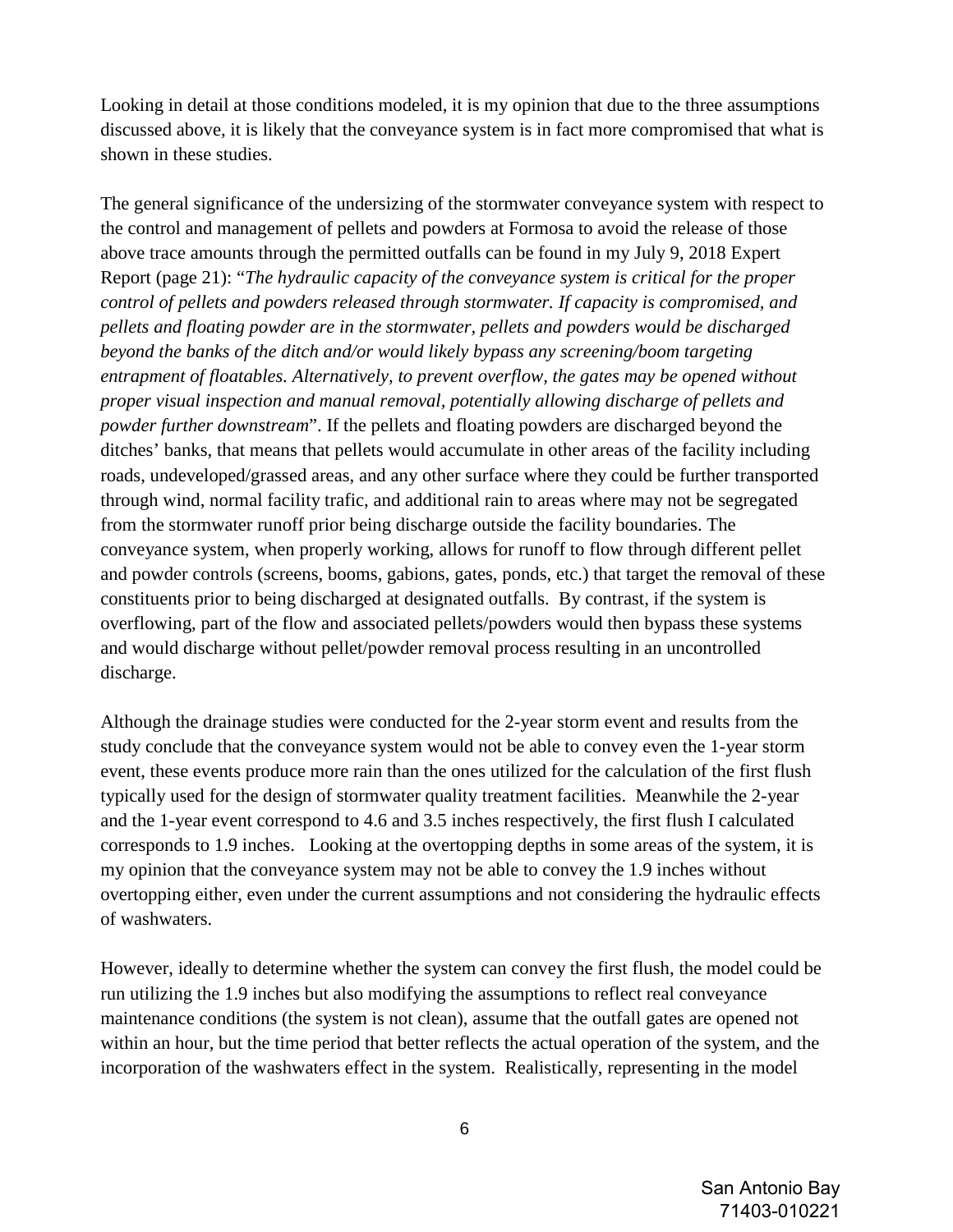obstructions created by the system not being clean of silt and debris, plus the incorporation of the washwater factors may be difficult. To overcome uncertainties, in engineering we typically account for what we call "safety factors". Safety factors vary depending on the uncertainties involved and the degree of risk that is acceptable but typically vary between 2 and 2.5. If I were to model the system exclusively for the conveyance of the first flush, I would adopt a safety factor of 2. That means that I would run the model utilizing a rain event of 3.8 inches (1.9 inches for the first flush event times 2), which would be a storm size comprised between the 1-year and the 2-year storm event at the Formosa facility.

Many times, in practice, engineers would utilize standard storm events for the design of hydraulic structures (conveyance systems including ditches, channels, culverts, flood protection ponds), therefore the use of at least a 2-year event or, more typically a bigger event (10- or 25 year event), is common even for the conveyance system of conveyance structures. The first flush is then utilized to determine the water quality volume, which is the stormwater that would need to be treated to achieve stormwater quality goals or requirements. In the stormwater pond system that I proposed in my expert report, for example, I utilized a 10-year storm event (which is bigger than the 2-year event) to design the new piping or trenches directing flow towards the water quality ponds; whereas I used the first flush to design the water quality ponds and screens (Expert Report page 46). Therefore, it is my opinion that utilizing at the very least a 2-year storm event to assess adequate conveyance capacity to transport stormwater runoff to the point of treatment is still adequate and, thus Formosa's conveyance system is undersized to accomplish this purpose.

Based on the drainage studies prepared for Formosa, the stormwater conveyance at the facility is significantly undersized to adequately convey the stormwater runoff from the point of generation to point of treatment and discharge. To ensure proper control of pellets and plastic, irrespective of the method of separation of pellets and powders from water that would be utilized (outfall screens, booms the series of ponds that I proposed, or the South Pond also proposed by Formosa), the conveyance system must first ensure that the stormwater containing pellets and powder can effectively be conveyed to any of these separation systems, and then to the designated outfalls. Therefore, the undersizing of the conveyance system is in my opinion a deficiency in Formosa's overall stormwater management system that would need to be corrected to ensure a reliable component of the overall Formosa's pellet and powder control strategy that complies with permit requirements.

#### **III. Supplemental Opinions on Costs for Necessary Improvements**

In my October 10, 2018 Supplemental Expert Report, I provided my opinion on the costs for necessary improvements for Formosa's stormwater system infrastructure and source control.